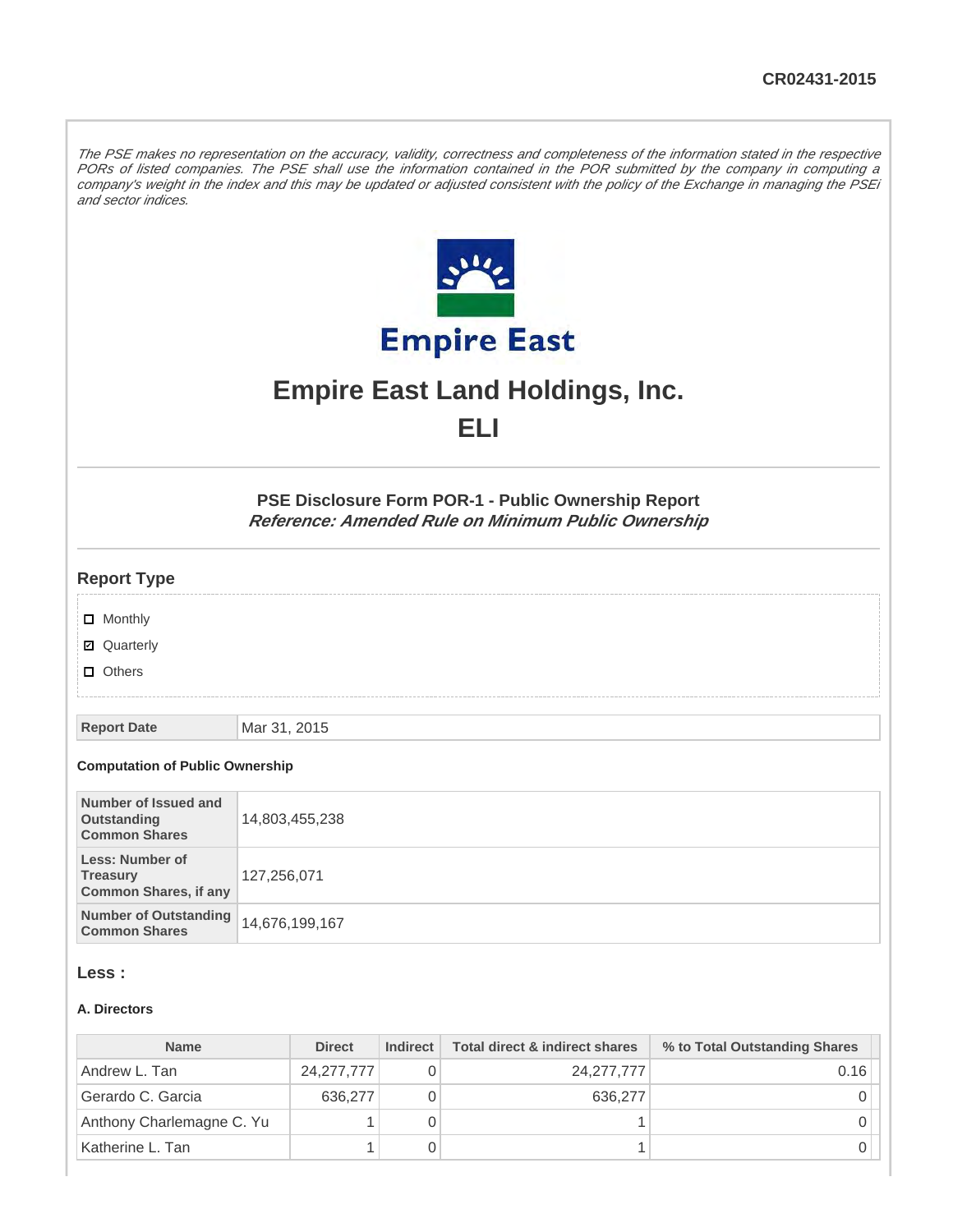| Alejo L. Villanueva, Jr. |            |            |      |
|--------------------------|------------|------------|------|
| Enrique Santos L. Sy     | 11,892     | 11.892     |      |
| Evelyn G. Cacho          | 35.240     | 35.240     |      |
|                          | 24,961,189 | 24,961,189 | 0.16 |

# **B. Officers**

| <b>Name</b>               | <b>Direct</b> | <b>Indirect</b> | <b>Total direct &amp; indirect shares</b> | % to Total Outstanding Shares |
|---------------------------|---------------|-----------------|-------------------------------------------|-------------------------------|
| Antonio E. Llantada, Jr.  | 92,532        |                 | 92,532                                    |                               |
| Ricardo B. Gregorio       |               |                 |                                           |                               |
| Ricky S. Libago           |               |                 |                                           |                               |
| Jhoanna Lyndelou T. Llaga |               |                 |                                           |                               |
| Giovanni C. Ng            |               |                 |                                           |                               |
| Dennis E. Edaño           |               |                 |                                           |                               |
| Celeste Z. Sioson-Bumatay |               |                 |                                           |                               |
|                           | 92,532        |                 | 92,532                                    |                               |

# **C. Principal/Substantial Stockholders**

| <b>Name</b>           | <b>Direct</b>  | <b>Indirect</b> | Total direct & indirect shares | % to Total Outstanding Shares |
|-----------------------|----------------|-----------------|--------------------------------|-------------------------------|
| Megaworld Corporation | 11.993.426.438 |                 | 11.993.426.438                 | 81.72                         |
|                       | 11,993,426,438 |                 | 11,993,426,438                 | 81.72                         |

## **D. Affiliates**

| <b>Name</b>                            | <b>Direct</b> | <b>Indirect</b> | <b>Total direct &amp; indirect</b><br>shares | % to Total Outstanding<br><b>Shares</b> |
|----------------------------------------|---------------|-----------------|----------------------------------------------|-----------------------------------------|
| Gilmore Prop. Marketing Asso.,<br>Inc. |               | 0 26,655,000    | 26,655,000                                   | 0.18                                    |
| The Andresons Group, Inc.              | 138,133,820   |                 | 138,133,820                                  | 0.94                                    |
|                                        | 138,133,820   | 26,655,000      | 164,788,820                                  | 1.12                                    |

# **E. Government**

| <b>Name</b> | <b>Direct</b> | <b>Indirect</b> | Total direct & indirect shares | % to Total Outstanding Shares |
|-------------|---------------|-----------------|--------------------------------|-------------------------------|
| None        |               |                 |                                |                               |
|             |               |                 |                                |                               |

## **F. Banks**

| <b>Name</b> | <b>Direct</b> | <b>Indirect</b> | Total direct & indirect shares | % to Total Outstanding Shares |
|-------------|---------------|-----------------|--------------------------------|-------------------------------|
| None        |               |                 |                                |                               |
|             |               |                 |                                |                               |

## **G. Employees**

| <b>Name</b> | <b>Direct</b> | <b>Indirect</b> | Total direct & indirect shares | % to Total Outstanding Shares |
|-------------|---------------|-----------------|--------------------------------|-------------------------------|
| None        |               |                 |                                |                               |
|             |               |                 |                                |                               |

## **H. Lock-Up Shares**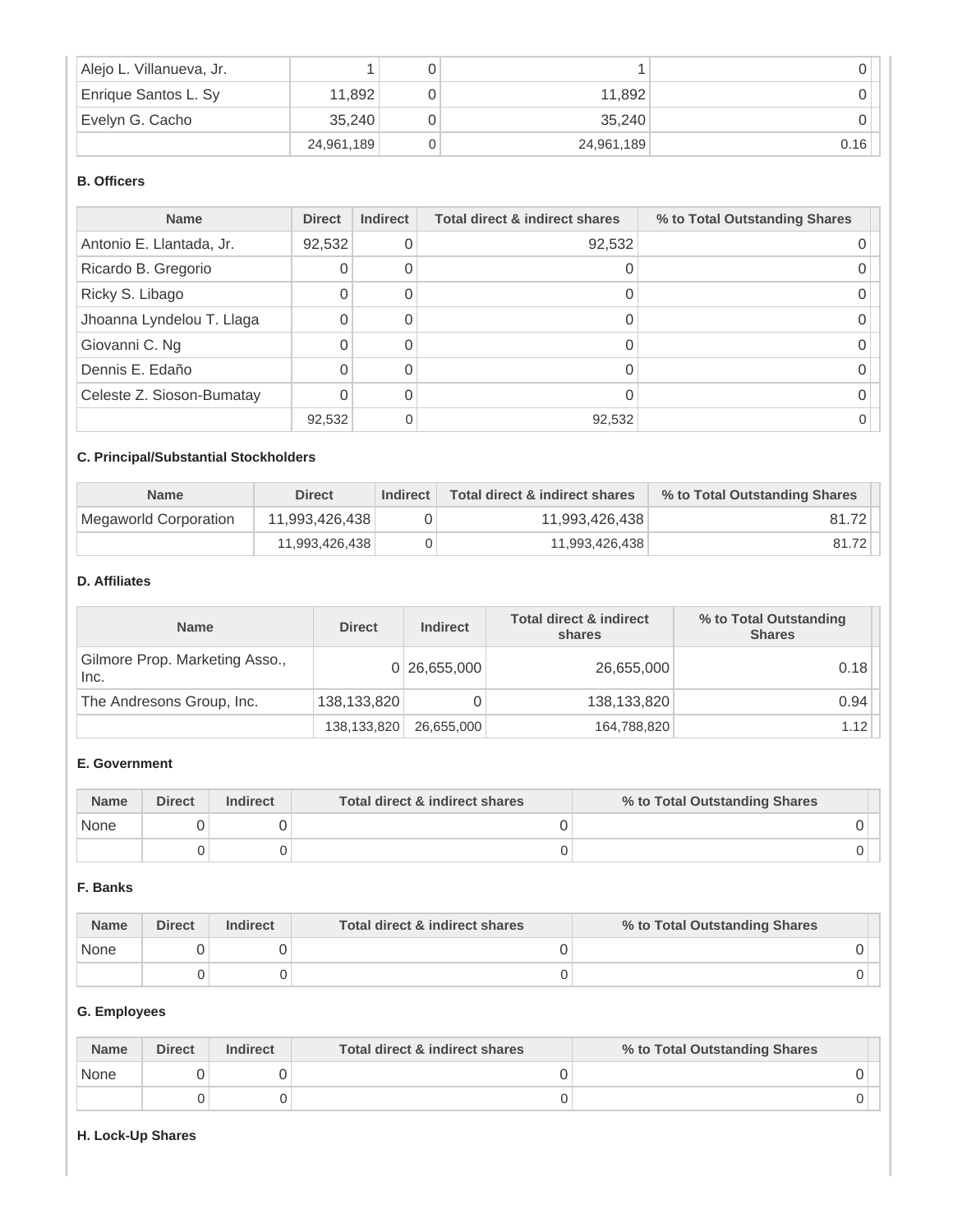| <b>Name</b> | <b>Direct</b> | <b>Indirect</b> | Total direct & indirect shares | % to Total Outstanding Shares |
|-------------|---------------|-----------------|--------------------------------|-------------------------------|
| None        |               |                 |                                |                               |
|             |               |                 |                                |                               |

## **I. Others**

| 0<br>0<br>None<br>0<br>$\boldsymbol{0}$<br>$\mathsf 0$<br>$\mathbf 0$<br><b>Number of Listed</b><br>14,803,455,238<br><b>Common Shares</b><br><b>Total Number of</b><br>12, 183, 268, 979<br><b>Non-Public Shares</b><br><b>Total Number of Shares</b><br>Owned<br>2,492,930,188<br>by the Public<br><b>Public Ownership</b><br>16.986<br>Percentage | 0<br>0 |
|------------------------------------------------------------------------------------------------------------------------------------------------------------------------------------------------------------------------------------------------------------------------------------------------------------------------------------------------------|--------|
|                                                                                                                                                                                                                                                                                                                                                      |        |
|                                                                                                                                                                                                                                                                                                                                                      |        |
|                                                                                                                                                                                                                                                                                                                                                      |        |
|                                                                                                                                                                                                                                                                                                                                                      |        |
|                                                                                                                                                                                                                                                                                                                                                      |        |
|                                                                                                                                                                                                                                                                                                                                                      |        |
| <b>Other Relevant Information</b>                                                                                                                                                                                                                                                                                                                    |        |
| None                                                                                                                                                                                                                                                                                                                                                 |        |
|                                                                                                                                                                                                                                                                                                                                                      |        |
| Filed on behalf by:                                                                                                                                                                                                                                                                                                                                  |        |
| <b>Name</b><br>Rhodora Edangalino                                                                                                                                                                                                                                                                                                                    |        |
| Authorized User<br><b>Designation</b>                                                                                                                                                                                                                                                                                                                |        |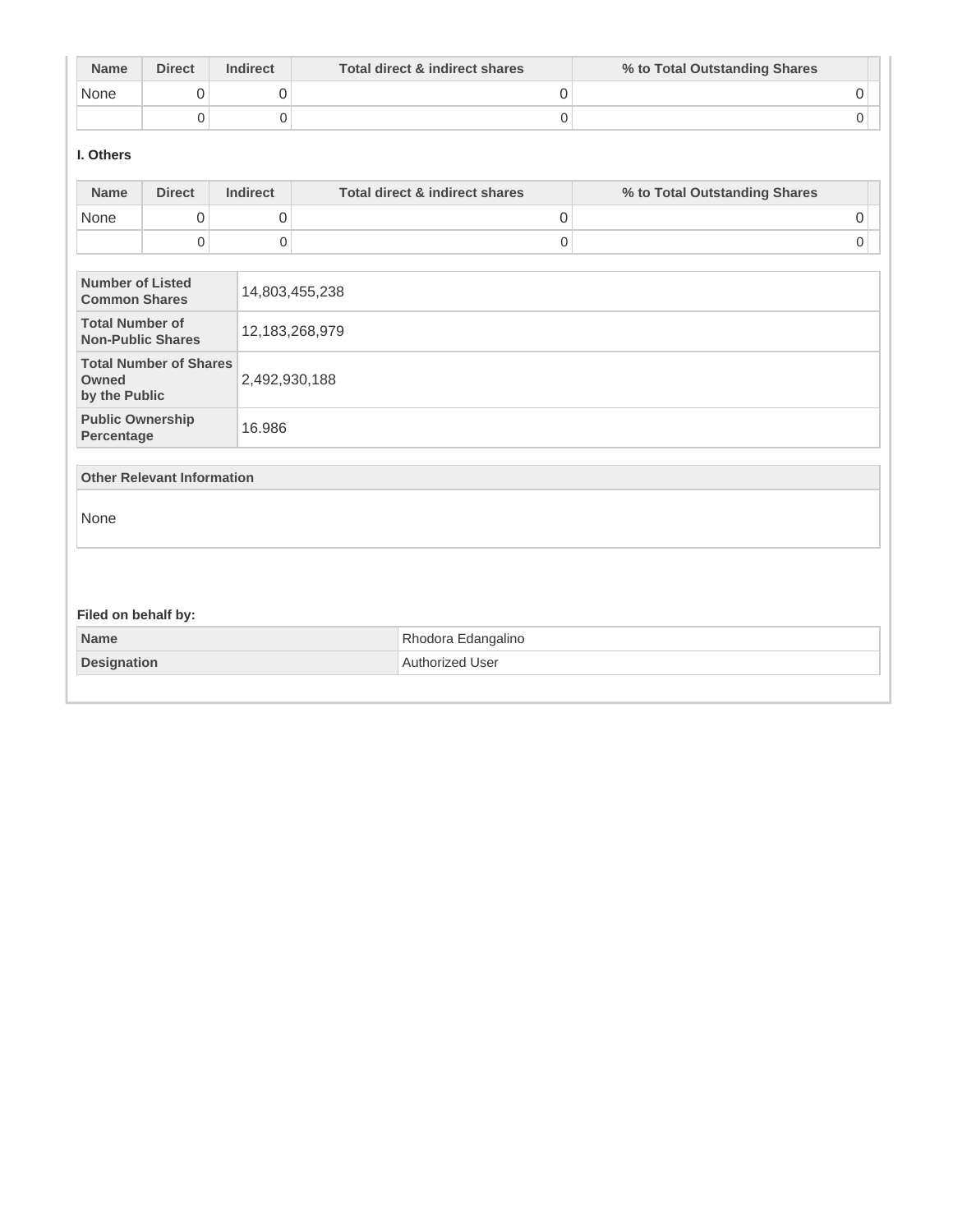

April 14, 2015

Disclosure Department Philippine Stock Exchange, Inc. 3/F Tower One and Exchange Plaza Ayala Triangle, Ayala Avenue Makati City

# Attention: Ms. Janet A. Encarnacion Head

Gentlemen:

We submit herewith Empire East's Computation of Public Ownership Level as of March 31, 2015.

Very truly yours,

 $EVELYN G.CACHO$ 

Vice President for Finance and Corporate Information Officer

#### **Empire East Land Holdings, Inc.**

21 /F The World Centre, 330 Sen. Gil Puyat Avenue Extension, Makati City 1200, Philippines • Tels: (632) 867-8351 to 59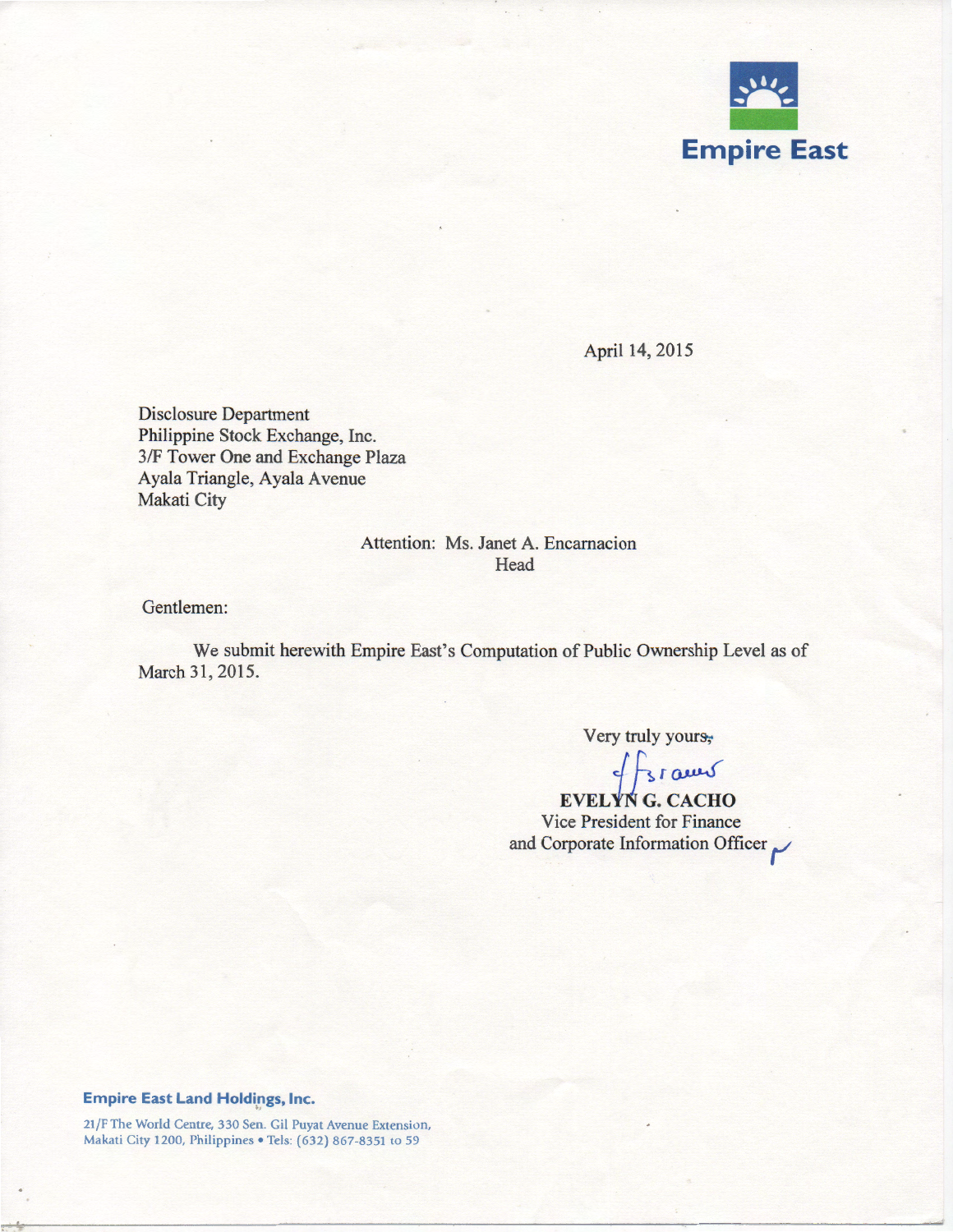#### **EMPIRE EAST LAND HOLDINGS, INC. Computation of Public Ownership Level as of March 31, 2015**

Number of Issued Common Shares **14,803,455,238**<br>Less: Number of Treasury Shares **127,256,071 127,256,071 Less: Number of Treasury Shares** 

Number of Issued and Outstanding Common Shares **14,676,199,167** Less:

|                                                                                | % to total<br><b>Outstanding Common Shares</b> | <b>Number</b><br>of Common Shares |            |
|--------------------------------------------------------------------------------|------------------------------------------------|-----------------------------------|------------|
| <b>Directors</b>                                                               |                                                |                                   |            |
| Chairman Andrew L. Tan                                                         | 0.16542278%                                    | 24, 277, 777                      |            |
| Dir. Gerardo C. Garcia                                                         | 0.00433543%                                    | 636,277                           |            |
| Dir. Anthony Charlemagne C. Yu                                                 | 0.00000001%                                    | 1                                 |            |
| Dir. Katherine L. Tan                                                          | 0.00000001%                                    | 1                                 |            |
| Dir. Alejo L. Villanueva, Jr.                                                  | 0.00000001%                                    | 1                                 |            |
| Dir. Enrique Santos L. Sy                                                      | 0.00008103%                                    | 11,892                            |            |
| Dir. Evelyn G. Cacho<br>Sub-total                                              | 0.00024012%<br>0.17007938%                     | 35,240                            | 24,961,189 |
| Officers                                                                       |                                                |                                   |            |
| Anthony Charlemagne C. Yu<br>President                                         | $(0.00000001\%)$                               | (1)                               |            |
| Ricky S. Libago<br>SVP for Property Development                                | (0%)                                           | (0)                               |            |
| Antonio E. Llantada, Jr.<br>VP for Audit & Mgt. Services                       | 0.00063049%                                    | 92,532                            |            |
| Ricardo B. Gregorio<br>VP for Human Resources and General<br>& Admin, Services | (0%)                                           | (0)                               |            |
| Evelyn G. Cacho<br>VP for Finance                                              | (0.00024012%)                                  | (35, 240)                         |            |
| Jhoanna Lyndelou T. Llaga<br>VP for Marketing                                  | (0%)                                           | (0)                               |            |
| Giovanni C. Ng<br>Treasurer                                                    | (0%)                                           | (0)                               |            |
| Dennis E. Edaño<br><b>Corporate Secretary</b>                                  | (0%)                                           | (0)                               |            |
| Celeste Z. Sioson-Bumatay<br>Asst. Corporate Secretary                         | (0%)                                           | (0)                               |            |
| Sub-total                                                                      | 0.00063049%                                    |                                   | 92,532     |